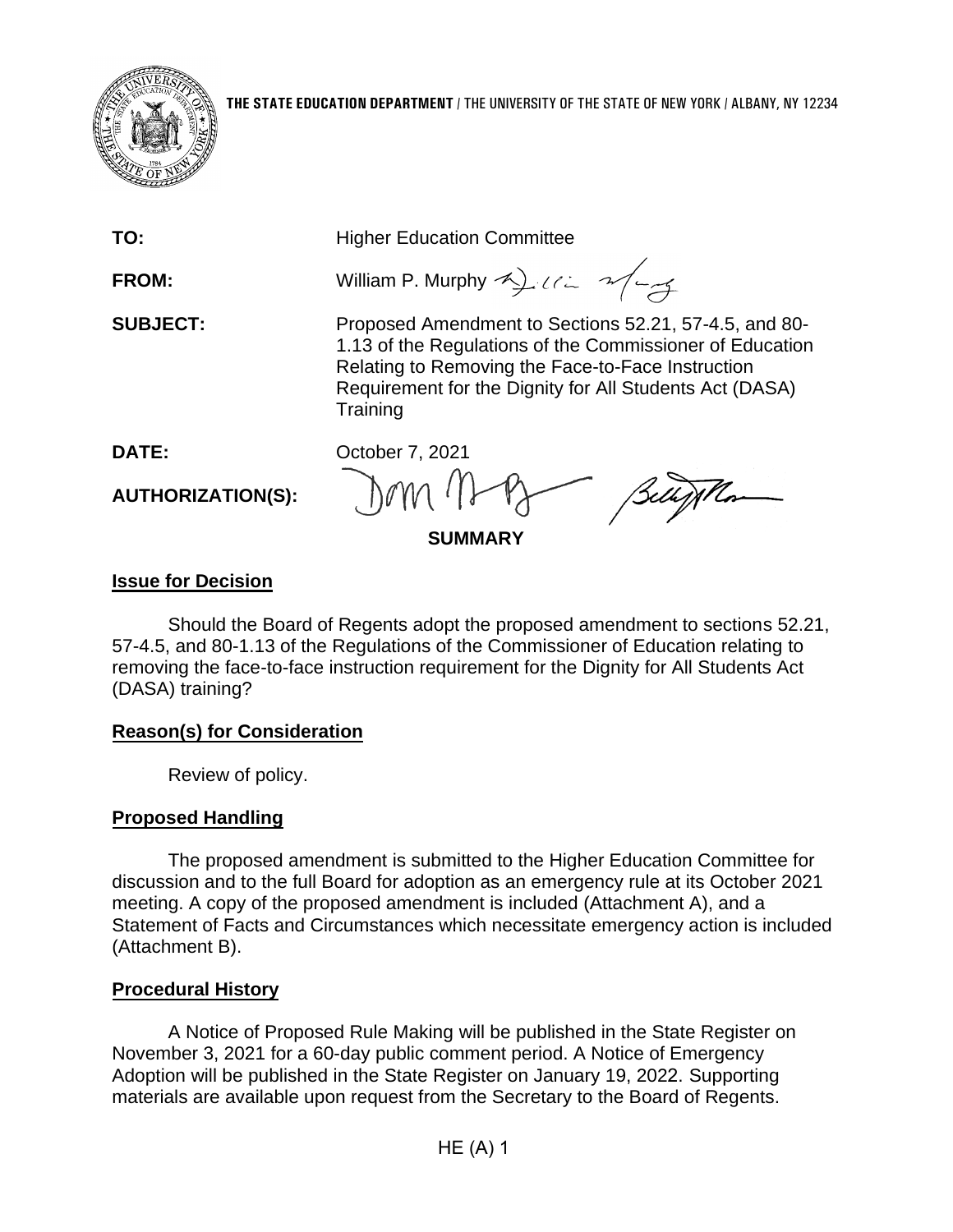#### **Background Information**

Education Law §14, also known as the Dignity for All Students Act (DASA), requires prospective school professionals who apply for a certificate or license to complete training on the social patterns of harassment, bullying (including cyberbullying), and discrimination, including, but not limited to, those acts based on a person's actual or perceived race, color, weight, national origin, ethnic group, religion, religious practice, disability, sexual orientation, gender or sex; the identification and mitigation of harassment, bullying and discrimination; and strategies for effectively addressing problems of exclusion, bias, and aggression in educational settings.

For certification, candidates can complete the DASA training as part of a New York State registered educator preparation program or through a workshop offered by a provider approved by the Department. At its February 2021 meeting, the Board of Regents took emergency action to amend the Commissioner's regulations to permit the six-clock-hour DASA training to be conducted entirely online, and no longer include at least three clock hours through face-to-face instruction, during the time period of the State of Emergency declared by the Governor pursuant to an Executive Order for the COVID-19 crisis.

At the time of the June 2021 Board of Regents meeting, it was unclear exactly how long the Executive Order declaring the State of Emergency would remain in effect. Therefore, to provide some certainty in this regard, the Board of Regents took emergency action to adopt revised proposed amendments to the Commissioner's regulations to continue permitting the six-clock-hour DASA training to be conducted entirely online through December 31, 2021. As of June 25, 2021, the State of Emergency was no longer in effect. These amendments were permanently adopted by the Board of Regents at their September 2021 meeting.

Educator preparation program insturctors have expressed an interest in the DASA training being able to be conducted entirely online on a permanent basis, citing candidates' greater accessibility to the training. During the COVID-19 pandemic, educator preparation programs and other approved DASA training providers successfully offered the training entirely online. The technology available for offering training online has improved significantly since the DASA training requirement for certification went into effect on December 31, 2013, eliminating the need for at least three of the six clock hours for the training to be delivered face-to-face.

Given the new online technologies and successful offering of DASA training entirely online, the Department now proposes to remove the DASA training requirement that at least three hours must be conducted through face-to-face instruction. Removing this requirement will provide candidates and approved DASA training providers with more flexibility to complete and offer the training, respectively. The DASA training would continue to be 6 clock hours.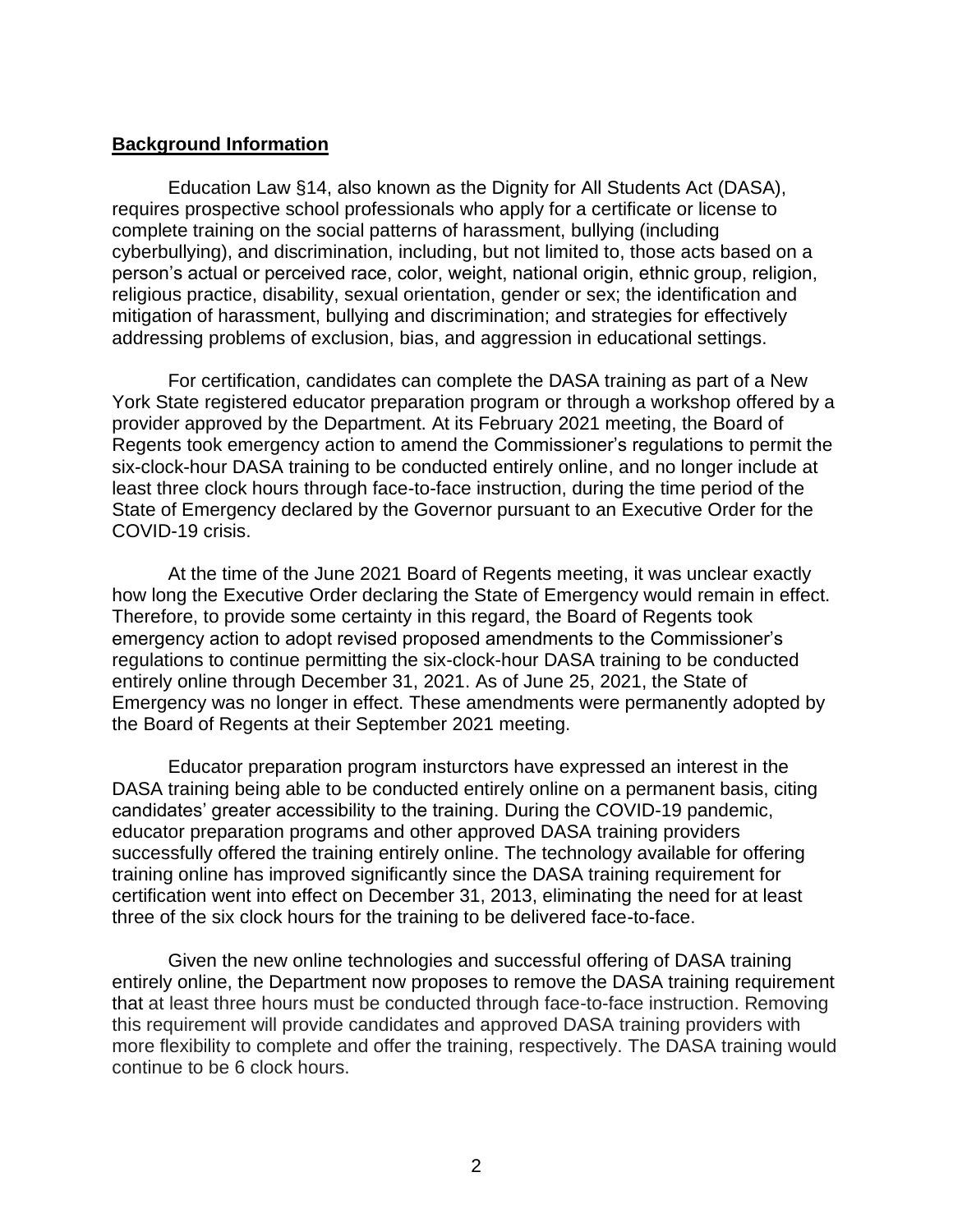# **Related Regents Items**

September 2021: [Proposed Amendment to Sections 52.21, 57-4.5, and 80-](https://www.regents.nysed.gov/common/regents/files/921brca4.pdf) 1.13 of the [Regulations of the Commissioner of Education Relating to Permitting the Dignity for All](https://www.regents.nysed.gov/common/regents/files/921brca4.pdf)  [Students Act \(DASA\) Training to Be Provided Entirely Online Due to the COVID-19](https://www.regents.nysed.gov/common/regents/files/921brca4.pdf)  **[Crisis](https://www.regents.nysed.gov/common/regents/files/921brca4.pdf)** 

(https://www.regents.nysed.gov/common/regents/files/921brca4.pdf)

June 2021: [Proposed Amendment to Sections 52.21, 57-4.5, and 80-](https://www.regents.nysed.gov/common/regents/files/621hea1.pdf) 1.13 of the [Regulations of the Commissioner of Education Relating to Permitting the Dignity for All](https://www.regents.nysed.gov/common/regents/files/621hea1.pdf)  [Students Act \(DASA\) Training to Be Provided Entirely Online Due to the COVID-19](https://www.regents.nysed.gov/common/regents/files/621hea1.pdf)  **[Crisis](https://www.regents.nysed.gov/common/regents/files/621hea1.pdf)** 

(https://www.regents.nysed.gov/common/regents/files/621hea1.pdf)

February 2021: [Proposed Amendments to Sections 52.3, 52.21, 57-4.5, 70.4, 74.6,](https://www.regents.nysed.gov/common/regents/files/221brca6.pdf)  [75.2, 75.5, 76.2, 79-9.3, 79-10.3, 79-11.3, 79-12.3, 801.13, 80-1.5, 80-3.15, 80-4.3,](https://www.regents.nysed.gov/common/regents/files/221brca6.pdf)  [83.5, 87.2, 87.5, 100.2, 100.4, 100.5, 100.6, 100.10, 100.21, 119.1, 119.5, 125.1, 151-](https://www.regents.nysed.gov/common/regents/files/221brca6.pdf) [1.4, 1542.3, 175.5, 200.4, 200.5, 200.7, 200.20 and 275.8 and Addition of Section](https://www.regents.nysed.gov/common/regents/files/221brca6.pdf)  [279.15 to the Regulations of the Commissioner of Education Relating to Addressing the](https://www.regents.nysed.gov/common/regents/files/221brca6.pdf)  [COVID-19 Crisis](https://www.regents.nysed.gov/common/regents/files/221brca6.pdf)

(https://www.regents.nysed.gov/common/regents/files/221brca6.pdf)

## **Recommendation**

It is recommended that the Board of Regents take the following action:

VOTED: That Sections 52.21, 57-4.5, and 80-1.13 of the Regulations of the Commissioner of Education be amended, as submitted, as an emergency measure, effective January 1, 2022, upon a finding by the Board of Regents that such action is necessary for the preservation of the general welfare and public health to continue allowing the DASA training to be provided entirely online after December 31, 2021 until the proposed rule becomes effective on March 2, 2022.

### **Timetable for Implementation**

If adopted as an emergency measure at the October 2021 Regents meeting, the proposed amendment will become effective as an emergency rule on January 1, 2022. It is anticipated that the proposed amendments will be presented for permanent adoption at the February 2022 Regents meeting, after publication of the proposed amendment in the State Register and expiration of the 60-day public comment period required under the State Administrative Procedure Act. If adopted at the February meeting, the proposed amendment will become effective on March 2, 2022.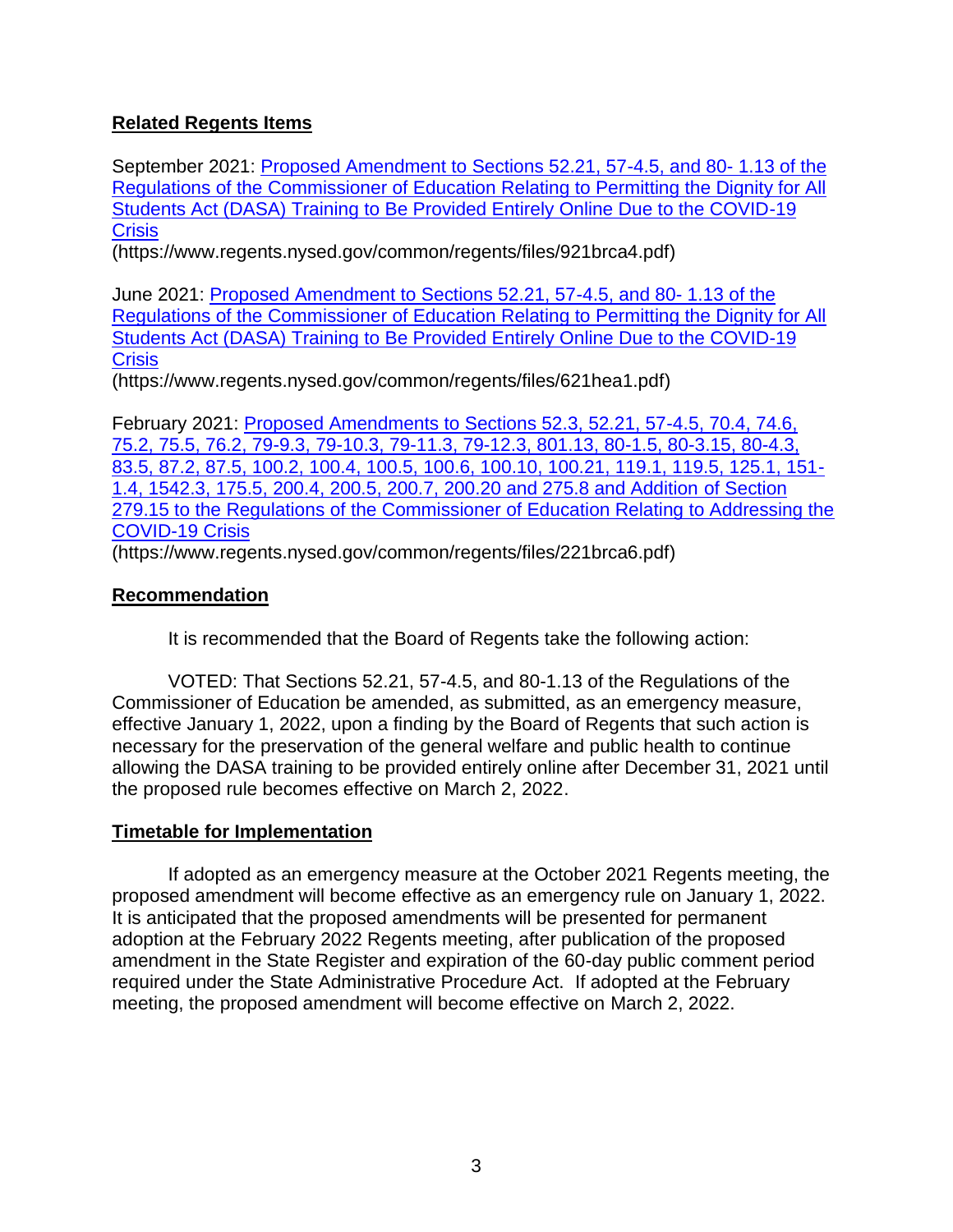#### **Attachment A**

AMENDMENT TO THE REGULATIONS OF THE COMMISSIONER OF EDUCATION Pursuant to sections 14, 101, 207, 208, 305, 308, 3001, 3004 and 3009 of the Education Law.

1. Paragraph (5) of subdivision (a) of section 52.21 of the Regulations of the Commissioner of Education shall be amended to read as follows:

(5) All registered teacher education programs leading to certification in the classroom teaching service, school service, or administrative and supervisory service shall provide six clock hours[, of which at least three hours must be conducted through face-to-face instruction,] of coursework or training in the prevention and intervention of harassment, bullying and discrimination [, except that the six clock hours of coursework or training may be provided entirely online through December 31, 2021 in response to the State of emergency declared by the Governor pursuant to an Executive Order for the COVID-19 crisis]. Such coursework or training shall include, training on the social patterns of harassment. bullying and discrimination, as defined in section 11 of the Education Law, including but not limited to those acts based on a person's actual or perceived race, color, weight, national origin, ethnic group, religion, religious practice, disability, sexual orientation, gender or sex; the identification and mitigation of harassment, bullying and discrimination; and strategies for effectively addressing problems of exclusion, bias and aggression in educational settings.

2. Item (xiii) of subclause (1) of clause (c) of subparagraph (ii) of paragraph (2) of subdivision (b) of section 52.21 of the Regulations of the Commissioner of Education shall be amended to read as follows: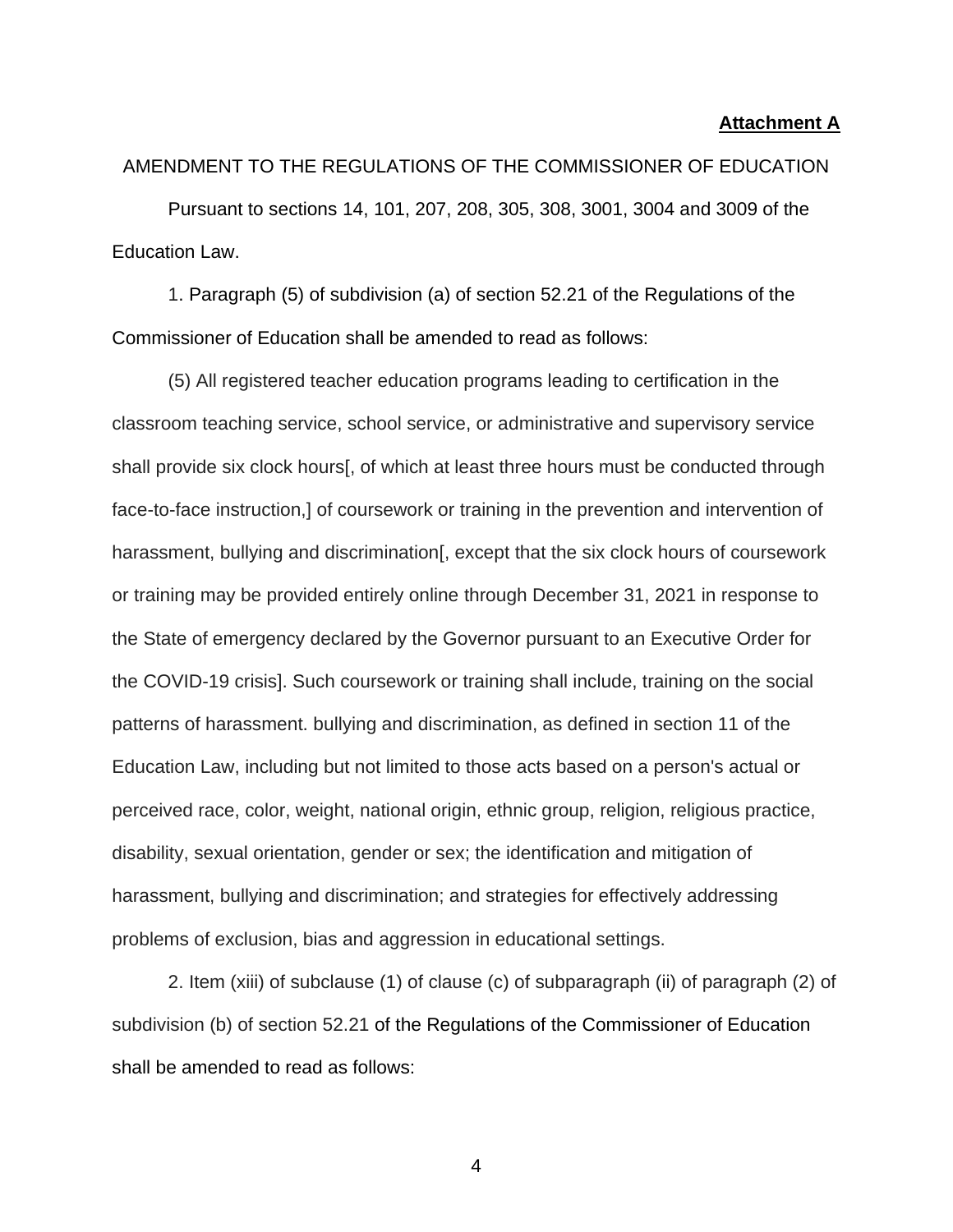(xiii) means for the prevention of and intervention in harassment, bullying and discrimination in accordance with section 14 of the Education Law. Such study shall include six clock hours[, of which at least three hours must be conducted through faceto-face instruction,] of course work or training on the social patterns of harassment, bullying and discrimination; as defined in section 11 of the Education Law, including but not limited to those acts based on a person's actual or perceived race, color, weight, national origin, ethnic group, religion, religious practice, disability, sexual orientation, gender or sex; the identification and mitigation of harassment, bullying and discrimination; and strategies for effectively addressing problems of exclusion, bias and aggression in educational settings[, except that the six clock hours of coursework or training may be provided entirely online through December 31, 2021 in response to the State of emergency declared by the Governor pursuant to an Executive Order for the COVID-19 crisis].

3. Item (X) of subitem (A) of item (i) of subclause (1) of clause (a) of subparagraph (xiii) of paragraph (3) of subdivision (b) of section 52.21 of the Regulations of the Commissioner of Education shall be amended to read as follows:

(X) means for the prevention of and intervention harassment, bullying and discrimination in accordance with section 14 of the Education Law. Such study shall include six clock hours[, of which at least three hours must be conducted through face to-face instruction,] of course work or training on the social patterns of harassment, bullying and discrimination, as defined in section 11 of the Education Law, including but not limited to those acts based on a person's actual or perceived race, color, weight, national origin, ethnic group, religion, religious practice, disability, sexual orientation,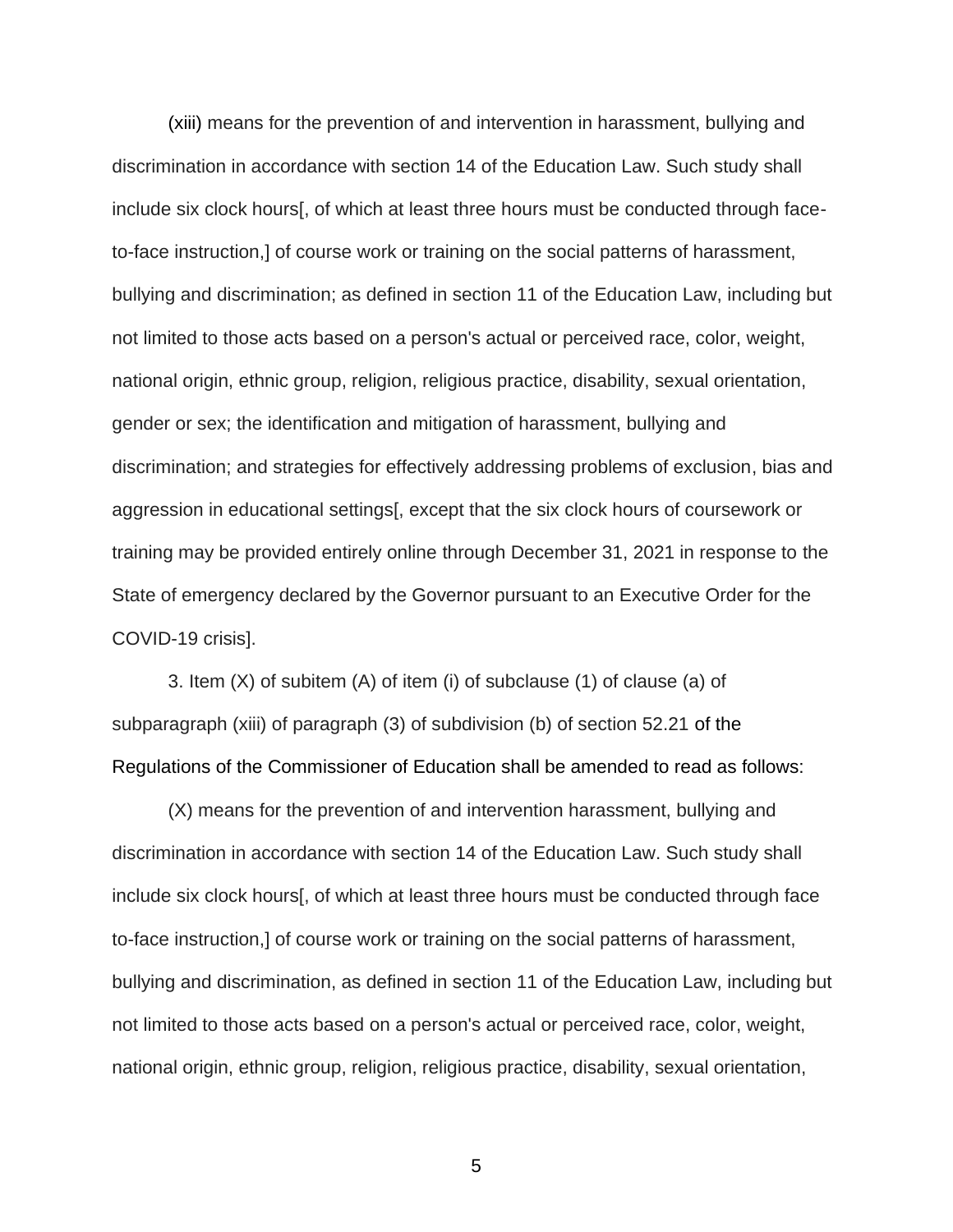gender or sex; the identification and mitigation of harassment, bullying and discrimination; and strategies for effectively addressing problems of exclusion, bias and aggression in educational settings[, except that the six clock hours of coursework or training may be provided entirely online through December 31, 2021 in response to the State of emergency declared by the Governor pursuant to an Executive Order for the COVID-19 crisis], and

4. Subitem (J) of item (iv) of subclause (2) of clause (b) of subparagraph (xvii) of paragraph (3) of subdivision (b) of section 52.21 of the Regulations of the Commissioner of Education shall be amended to read as follows:

(J) means for the prevention of and intervention in harassment, bullying and discrimination in accordance with section 14 of the Education Law. Such study shall include six clock hours[, of which at least three hours must be conducted through face to-face instruction,] of course work or training on the social patterns of harassment, bullying and discrimination, as defined in section 11 of the Education Law, including but not limited to those acts based on person's actual or perceived race, color, weight, national origin, ethnic group, religion, religious practice, disability, sexual orientation, gender or sex; the identification and mitigation of harassment, bullying and discrimination; and strategies for effectively addressing problems of exclusion, bias and aggression in educational settings[, except that the six clock hours of coursework or training may be provided entirely online through December 31, 2021 in response to the State of emergency declared by the Governor pursuant to an Executive Order for the COVID-19 crisis].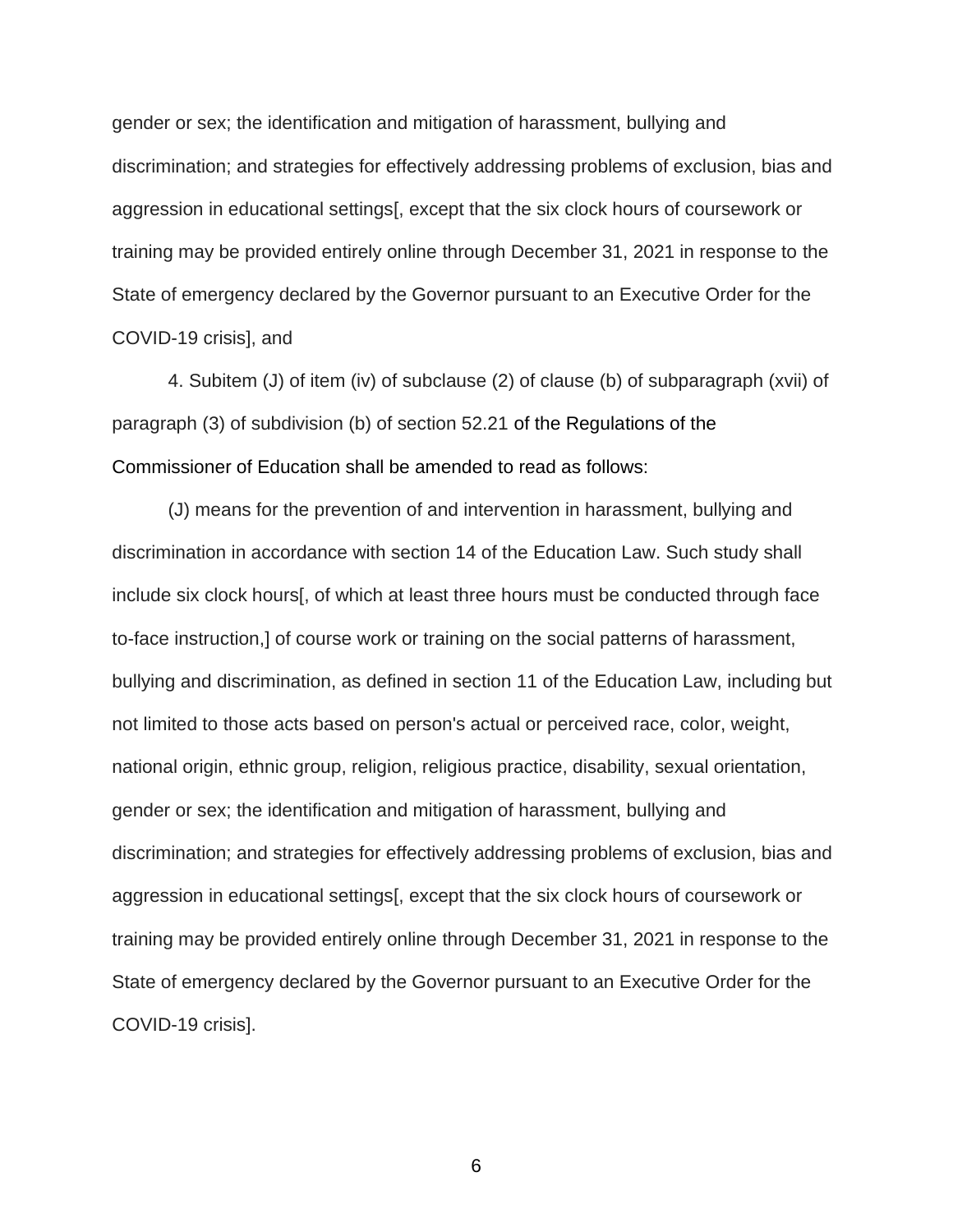5. Clause (c) of subparagraph (iv) of paragraph (1) of subdivision (c) of section 52.21 of the Regulations of the Commissioner of Education shall be amended to read as follows:

(c) Programs shall ensure that candidates complete six clock hours[, of which at least three hours must be conducted through face-to-face instruction,] of coursework or training on the social patterns of harassment, bullying and discrimination[, a], in accordance with the requirements of section 14 of the Education Law[, except that the six clock hours of coursework or training may be provided entirely online through December 31, 2021 in response to the State of emergency declared by the Governor pursuant to an Executive Order for the COVID-19 crisis].

6. Clause (m) of subparagraph (v) of paragraph (7) of subdivision (c) of section 52.21 of the Regulations of the Commissioner of Education shall be amended to read as follows:

(m) ensure that candidates complete six clock hours[, of which at least three hours must be conducted through face-to-face instruction,] of coursework or training on the social patterns of harassment, bullying and discrimination, in accordance with the requirements of section 14 of the Education Law[, except that the six clock hours of coursework or training may be provided entirely online through December 31, 2021 in response to the State of emergency declared by the Governor pursuant to an Executive Order for the COVID-19 crisis];

7. Subdivision (a) of section 57-4.5 of the Regulations of the Commissioner of Education shall be amended to read as follows: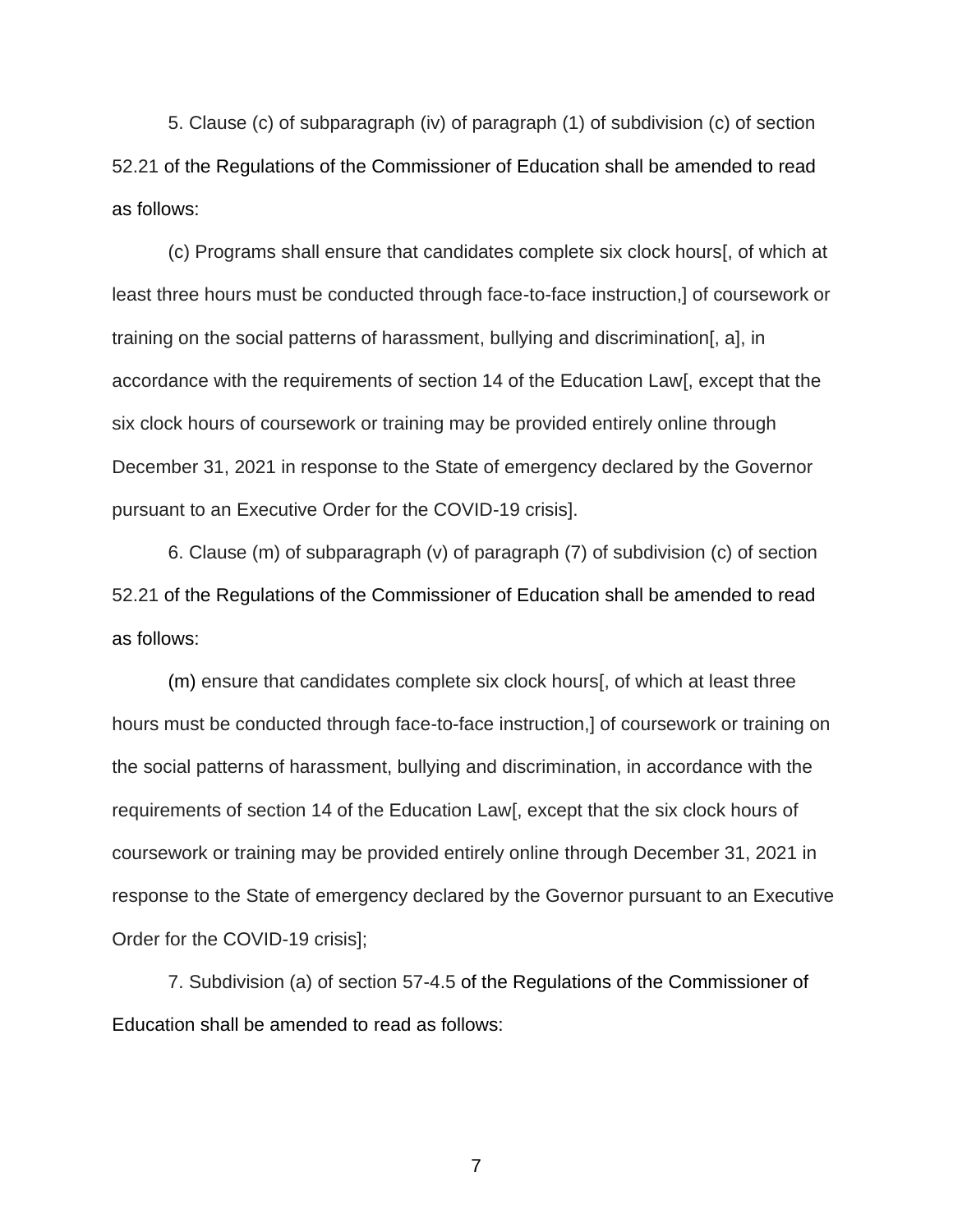(a) A provider, at a minimum, shall offer the syllabus prepared by the department[ and demonstrate that at least three of the six clock hours shall be conducted through face-to-face instruction, except that the six clock hours of coursework or training may be provided entirely online through December 31, 2021 in response to the State of emergency declared by the Governor pursuant to an Executive Order for the COVID-19 crisis. However], however, nothing in this section shall preclude providers from offering additional coursework or training which exceeds, or expands upon, the six hour syllabus prescribed by the department.

8. Section 80-1.13 of the Regulations of the Commissioner of Education shall be amended to read as follows:

All candidates for a certificate or license valid for an administrative or supervisory service, classroom teaching service or school service who apply for a certificate or license on or after December 31, 2013, shall have completed at least six clock hours[, of which at least three hours must be conducted through face-to-face instruction,] of course work or training in harassment, bullying and discrimination prevention and intervention, as required by section 14 the Education Law, which is provided by a registered program leading to certification pursuant to section 52.21 of this Title or other approved provider pursuant to Subpart 57-4 of this Title[, except that candidates may complete the minimum six clock hours of course work or training entirely online through December 31, 2021 in response to the State of emergency declared by the Governor pursuant to an Executive Order for the COVID-19 crisis].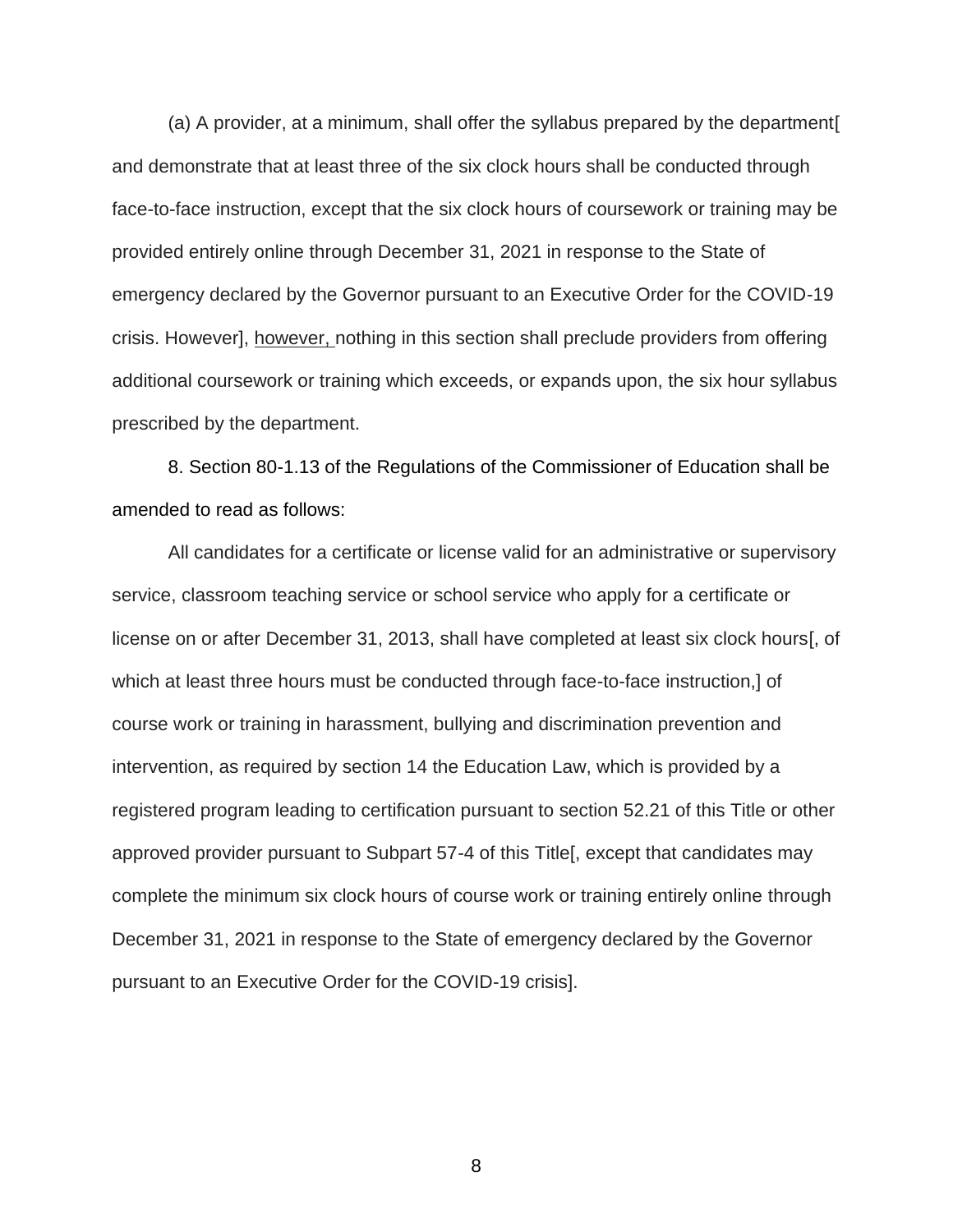#### **Attachment B**

# STATEMENT OF FACTS AND CIRCUMSTANCES WHICH NECESSITATE EMERGENCY ACTION

Education Law §14, also known as the Dignity for All Students Act (DASA), requires prospective school professionals who apply for a certificate or license to complete training on the social patterns of harassment, bullying (including cyberbullying), and discrimination, including, but not limited to, those acts based on a person's actual or perceived race, color, weight, national origin, ethnic group, religion, religious practice, disability, sexual orientation, gender or sex; the identification and mitigation of harassment, bullying and discrimination; and strategies for effectively addressing problems of exclusion, bias, and aggression in educational settings.

For certification, candidates can complete the DASA training as part of a New York State registered educator preparation program or through a workshop offered by a provider approved by the Department. At its February 2021 meeting, the Board of Regents took emergency action to amend the Commissioner's regulations to permit the six-clock-hour DASA training to be conducted entirely online, and no longer include at least three clock hours through face-to-face instruction, during the time period of the State of emergency declared by the Governor pursuant to an Executive Order for the COVID-19 crisis.

At the time of the June 2021 Board of Regents meeting, it was unclear exactly how long the executive order declaring the State of emergency would remain in effect. Therefore, to provide some certainty in this regard, the Board of Regents took emergency action to adopt revised proposed amendments to the Commissioner's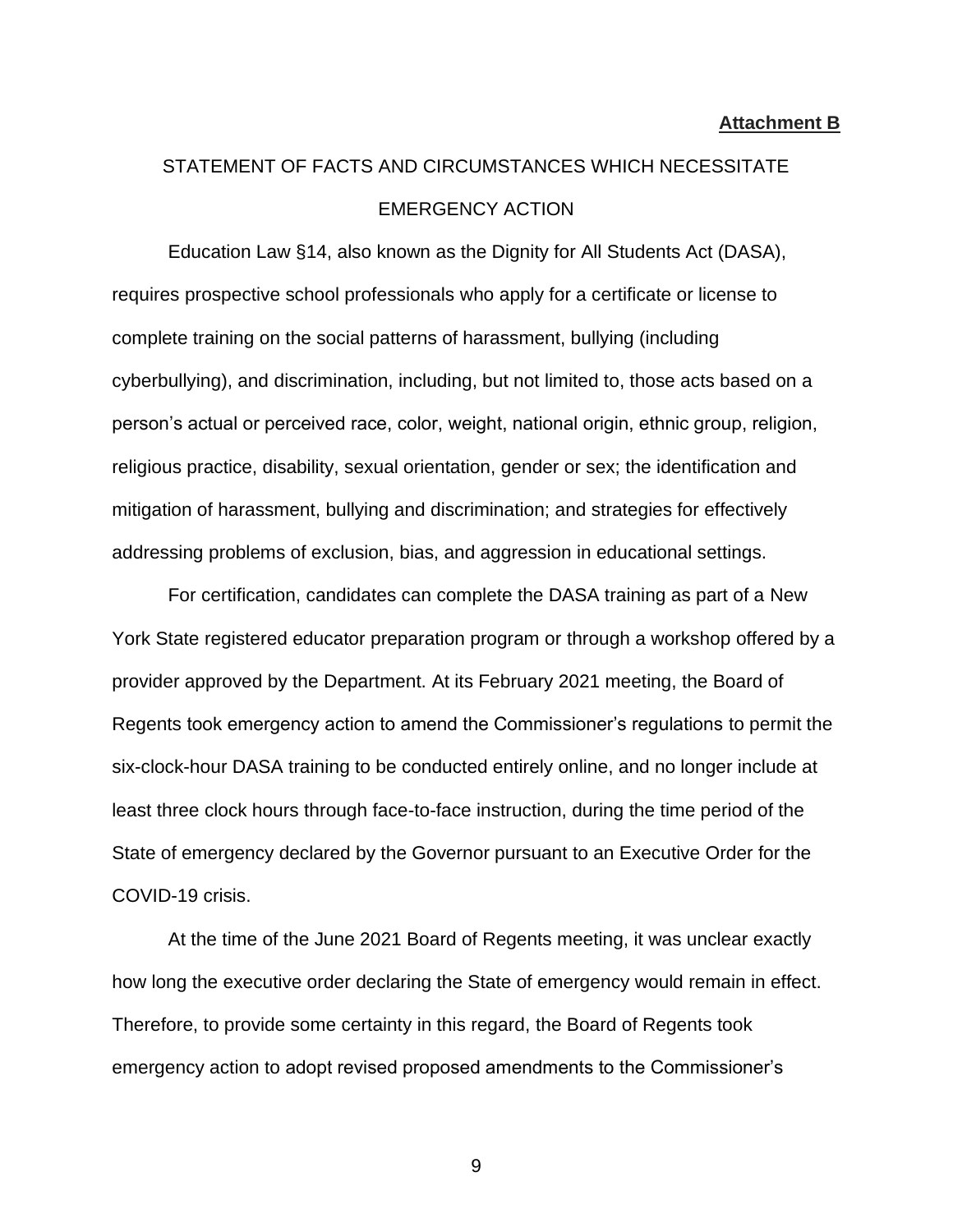regulations to continue permitting the six-clock-hour DASA training to be conducted entirely online through December 31, 2021. As of June 25, 2021, the State of emergency was no longer in effect. These amendments were permanently adopted by the Board of Regents at their September 2021 meeting.

Educator preparation programs have expressed an interest in the DASA training being able to be conducted entirely online on a permanent basis, citing candidates' greater accessibility to the training. During the COVID-19 pandemic, educator preparation programs and other approved DASA training providers successfully offered the training entirely online. The technology available for offering training online has improved significantly since the DASA training requirement for certification went into effect on December 31, 2013, eliminating the need for at least three of the six clock hours for the training to be delivered face-to-face.

Given the new online technologies and successful offering of DASA training entirely online, the Department now proposes to remove the DASA training requirement that at least three hours must be conducted through face-to-face instruction. Removing this requirement will provide candidates and approved DASA training providers with more flexibility to complete and offer the training, respectively. The DASA training would continue to be 6 clock hours.

Since the Board of Regents meets at fixed intervals, the earliest the proposed amendment could be adopted by regular (nonemergency) action after expiration of the 60-day public comment period provided for in the State Administrative Procedure Act (SAPA) sections 201(1) and (5) would be the February 2022 Regents meeting. Furthermore, pursuant to SAPA 203(1), the earliest effective date of the proposed rule,